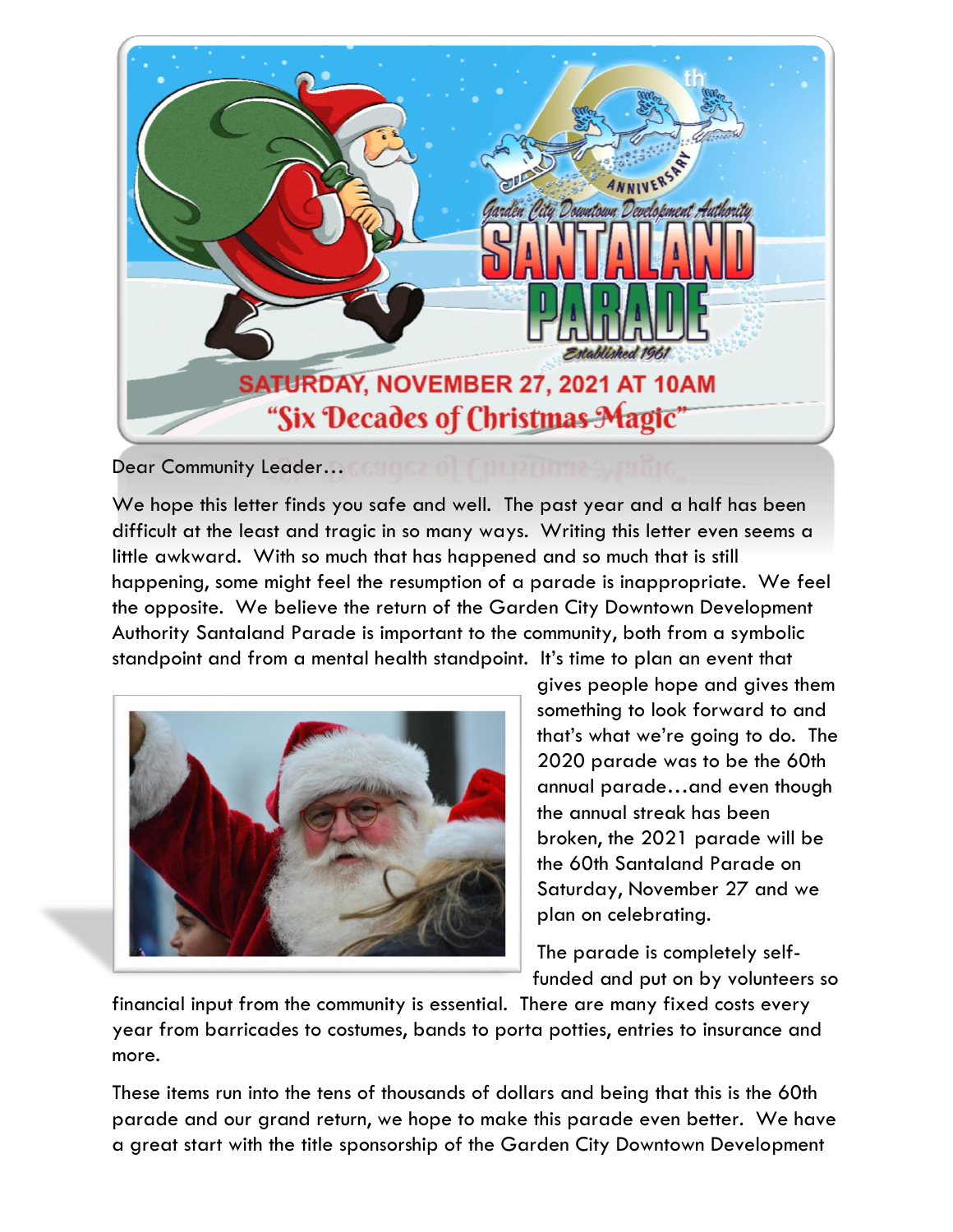Authority, and we are hoping you will considering being a sponsor. We want to make sure that you get something for your money. For years now we've offered a well-received plan that allows for different sponsorship levels that in return give

you visibility in the parade. With the explosion of social media, people from all over the world will know that that you supported this great holiday tradition. In 2018 and 2019 over 20,000 people watched the parade on Facebook and YouTube alone.

The following page is an explanation of what you receive for your donation.



Additional information about the parade is available at our website at www.santalandparade.com.

*What if things take a turn for the worse and we are unable to have the parade? It's a very unlikely scenario since this is an outdoor event and Detroit has decided to hold their parade. But if that happens it would be your choice to either receive a refund or allow us to use your money for the 2022 parade. Either way you will be credited through social media platforms the instant you commit to your sponsorship.* 

It's our desire to secure as many sponsors as possible as soon as possible. Don't forget the Garden City Community Coalition is a 501c3 charity and that your donation is a tax deduction. Checks should be made out to the "Garden City Community Coalition," with a notation that it is for the Santaland Parade. Checks should be sent to this address:



The Santaland Parade Committee

P.O. Box 447 Garden City, MI 48136

In order to be included on a banner or mentioned in any promotions, donations must be obtained by November 4, 2021. Attached is a form for contact

info and background on your business to help us serve you better. Please fill it out and send it along with your check.

If you have any questions call Dan York at 734-306-9490 or e-mail him at danyork@danyork.net and thanks in advance for your consideration of the Downtown Garden City Santaland Parade.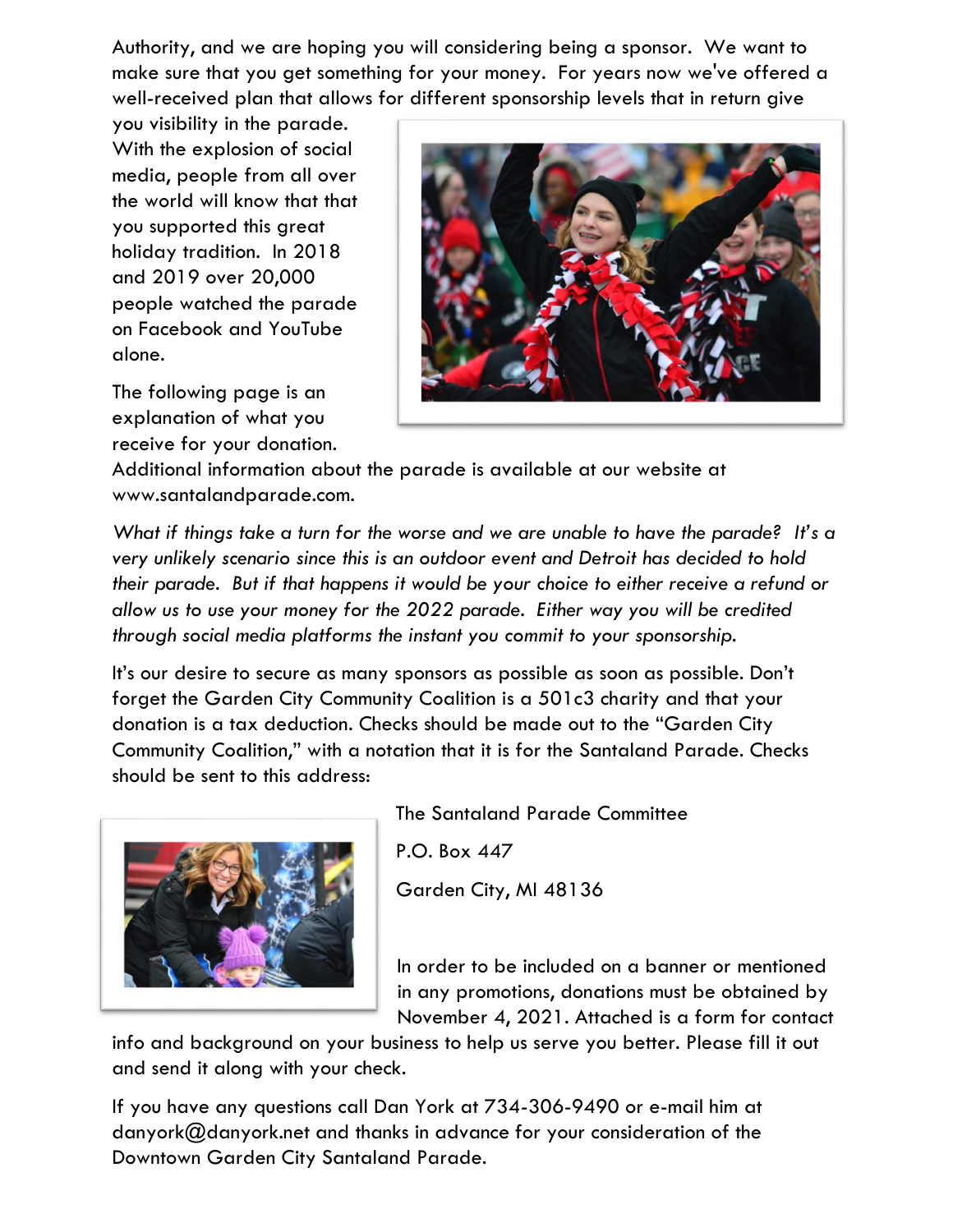## **2021 GARDEN CITY DOWNTOWN DEVELOPMENT AUTHORITY SANTALAND PARADE SPONSORSHIP LEVELS**

### **Donor (\$100)**

You will receive a mention on the parades telecast along with a graphic listing on TV. The parade will be seen on cable television a minimum of 36 times during the holiday and is streamed LIVE on Facebook and YouTube. The Santaland Facebook page is www.facebook.com/santalandparade and the YouTube channel is www.youtube.com/santalandparade. Most Santaland content is also seen on the City of Garden City's social media and others.

### **Santa's Elves (\$250)**

You will have your name put on a banner that will be carried during the parade, along with the mention and graphic on the broadcast along with the above mentioned benefits.

### **Santa's Helpers (\$500)**

You will have your business listed on the GCTV cable television bulletin board throughout the holiday, plus all of the above mentioned benefits and your logo will be used to acknowledge your contribution.

#### **Santa's Reindeer (\$1000)**

You will be invited to appear on the telecast in a pre-recorded interview to be thanked and allowed to tell people about your business along with the above mentioned benefits. You will also receive a plaque that you can display in your business proclaiming your help with the Santaland Parade.

#### **Shining Star (\$2,000)**

Your contribution will give you all of the above mentioned benefits in every category, plus your company will be recognized as a shining star of the parade in the parade's media campaign and acknowledged as such on the telecast. Also, employees or friends of your choosing can ride and walk in the parade wearing your company's promotional gear.

#### SPONSORSHIPS OVER \$2,000 CAN BE CUSTOMIZED TO THE BUSINESS

The Santaland Parade Committee reserves the right to decline any sponsor for any reason.

For more information or to become a Santaland partner, contact Dan York at 734- 306-9490 or at danyork@danyork.net